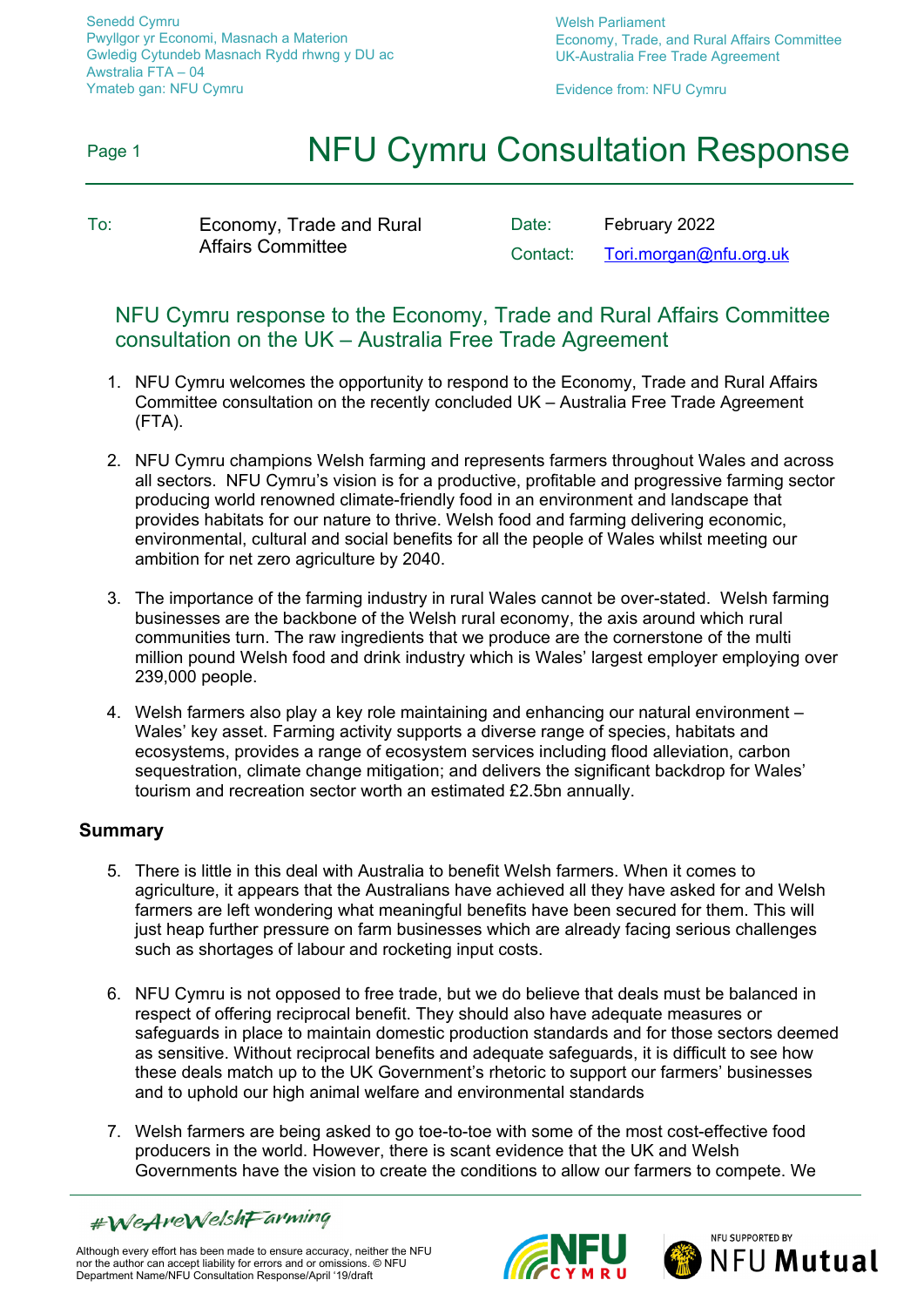have seen some welcome developments in recent months, including the announcement of additional agricultural attachés in our overseas embassies, and the commitment to establish a UK Export Council, but details remain sketchy, and much more is needed.

- 8. We see almost nothing in the deal that will prevent an increase in imports of food produced well below the production standards required of UK farmers or in line with the expectations of the British public; for instance, on land cleared of forest for cattle production or systems that rely on the transport of live animals in ways that would be illegal in the UK. There is also nothing in the deal that realises protection and enhanced value for products carrying UK Geographical Indications such as Traditional Welsh Caerphilly Cheese or PGI Welsh Lamb.
- 9. NFU Cymru re-iterates its calls for a Wales-specific impact assessment for free trade agreements, including the UK-Australia Free Trade Agreement. By conducting a Walesspecific impact assessment some of the adverse impacts could be anticipated and potentially mitigated.
- **10.** With Welsh Government set to take the Agriculture (Wales) Bill through the Senedd this year, there is an urgent need to look again at how future agriculture policy can continue to underpin sustainably produced, climate-friendly Welsh food and support our rural communities, against the backdrop of the UK Government's trade policy, a pandemic and a post-Brexit environment which continues to challenge and re-shape our food supply chains.

### **What is the likely impact of the agreement on the economy and specific sectors in Wales?**

- 11. There is little in this deal with Australia to benefit Welsh farmers. When it comes to agriculture, it appears that the Australians have achieved all they have asked for and Welsh farmers are left wondering what meaningful benefits have been secured for them. This will just heap further pressure on farm businesses which are already facing serious challenges such as shortages of labour and rocketing input costs.
- 12. NFU Cymru is not opposed to free trade, but we do believe that deals must be balanced in respect of offering reciprocal benefit. They should also have adequate measures or safeguards in place to maintain domestic production standards and for those sectors deemed as sensitive. In the context of a trade deal with Australia, the sensitive sector for Welsh farming is red meat. Without reciprocal benefits and adequate safeguards it is difficult to see how these deals match up to the UK Government's rhetoric to support our farmers' businesses and to uphold our high animal welfare and environmental standards.
- 13. The UK Government's impact assessment confirms that the agriculture and semi-processed foods sectors are expected to see an increase in competition and domestic output is estimated in the modelling to contract relative to the baseline without the agreement. The primary agriculture and semi-processed foods sectors are expected to experience a reduction of around 0.7% (£94m) and 2.65% (£225m) in their GVA respectively, relative to baseline growth in the sectors.
- 14. However, it is noted that limitations in the model mean there is a degree of uncertainty over the estimated sectoral impacts in the long run. An alternative modelling approach for the beef and lamb sectors is therefore included in the UK Government's impact assessment document (page 32). It suggests a reduction in gross output of around 3% for beef and 5% for sheepmeat as a result of liberalisation. Taking Defra's Agriculture in the UK 2020, the gross output of beef production in 2020 was £2.929bn 3% off this is equivalent to £87million and 5%





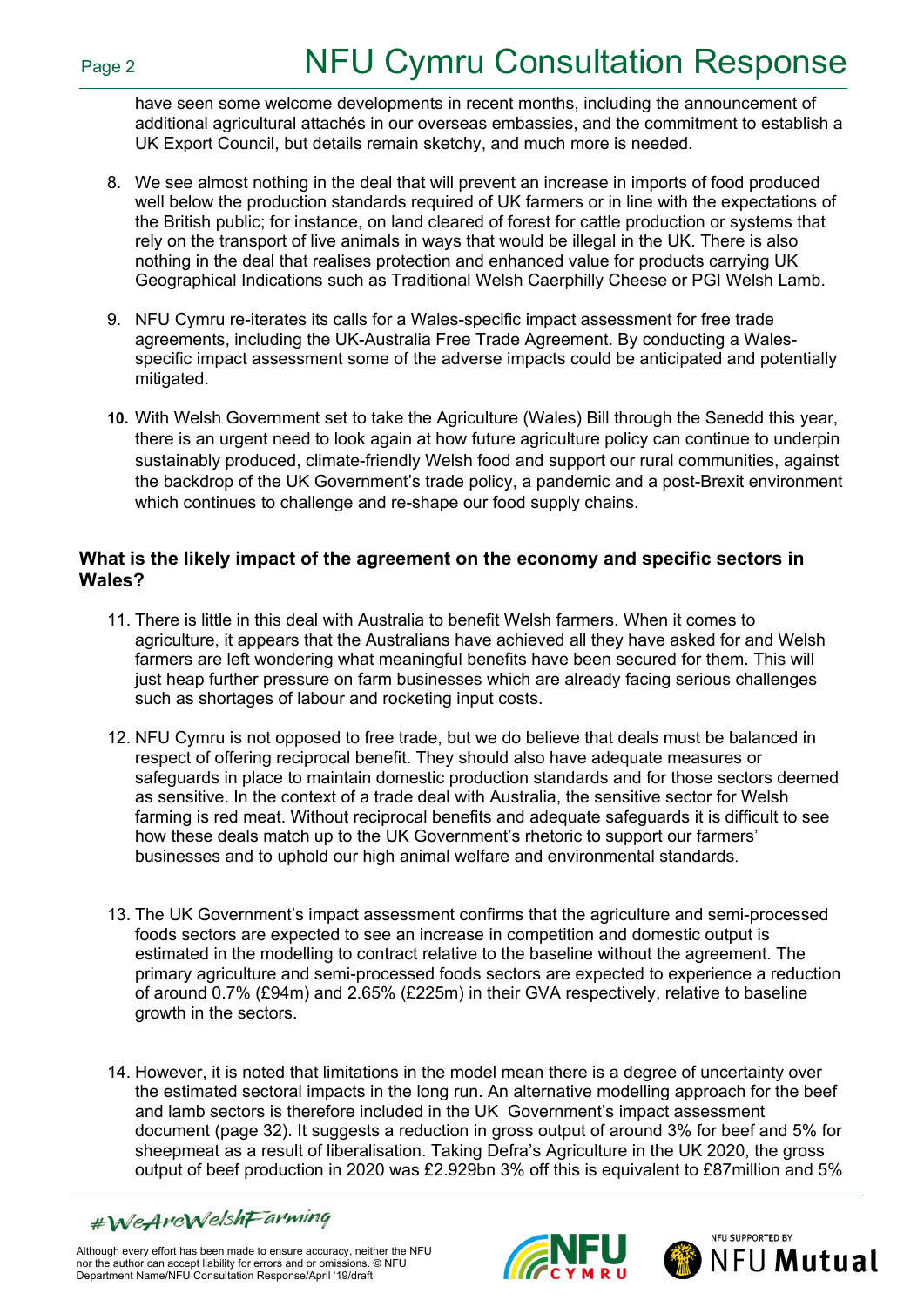off sheepmeat, with a gross output of £1.346bn, would be £67million. The UK Government model therefore finds that because of this deal alone, UK livestock farmers will be £154million worse off, relative to what they would otherwise be without the FTA. This reduction is achieved through lower prices and a reduction in UK production. Livestock production and dairying predominates in Wales and as a result, these impacts are almost certain to be felt disproportionately hard in Wales.

- 15. In signing this agreement, the UK Government is asking Welsh farmers to go toe-to-toe with some of the most competitive and export focused farmers in the world. Australia is one of the major global agricultural players and as such represents direct competition for UK agricultural producers. It is the world's biggest beef exporter (by value in 2019) and second largest (behind Brazil) in volume terms. It produces around 2.4 million tonnes of beef, exporting around 70% of its production. In comparison, the UK produces around 900,000t of beef meat each year and imports are relatively stable at about 360,000t. Australian exports alone generate more than double the total output of the UK's beef sector (AUD \$10.8bn v £2.75bn). Australia accounts for 7% of global sheepmeat production and is the largest exporter of sheep meat in the world, controlling 48% of the global market.
- 16. Welsh farmers face significantly higher costs of production than farmers in Australia. For example, the cost of production for Australian beef farmers is around 2.5 times less than UK farmers and Australian sheep farmers can produce sheep meat for 65% less than in the UK. Differences in cost of production vary primarily because of vastly different scales of production. For example, of the cattle in Australia on feedlots (grain-fed), over 60% are on farms with a capacity for over 10,000 animals. This compares to the average beef cattle herd in Wales of just twenty-three animals. Differences in climate also mean that animals in Australia are kept outside for longer which further reduces cost.
- 17. Having significantly lower costs of production gives Australian farmers a huge competitive advantage. Lower costs of production mean greater resilience and profit margins for producers who can supply a range of markets at different price points, meeting consumer demands in multiple markets around the world.
- 18. NFU Cymru welcomes the inclusion of a chapter focusing on animal welfare and antimicrobial resistance (AMR). However, the standards of animal welfare in place in the UK versus Australia are very different. In Australia practises such as hot iron branding of cattle and mulesing of sheep are still common, whereas in the UK these practices are banned. On animal transport, journey times for animals in Australia can be up to 48 hours without water – and live exports of cattle and sheep can involve long journeys (with some boat journeys to the Middle East lasting many weeks), in comparison the UK is seeking to ban live exports for slaughter and further rearing, even to the near continent. The UK Government is considering further reforms to the rules on animal transport including journey times. Typically journeys in the UK are just a few hours and very few are over 8 hours which is considered a long journey. This chapter does nothing to stop food being imported which has been produced in ways which would be illegal here.
- 19. There are also differences in the approach the UK and Australia take towards traceability and individual reporting and recording of livestock. In Australia there is no requirement to register the birth or record movements of cattle on an individual basis. If property of birth (lifetime) traceability is lost it does not preclude the animal from entering the food chain, unlike the UK. There are also outstanding questions about the replacement cattle tag policy in Australia as unlike the UK, it is unclear if there is a link between the old and new identities of animals.

#WeAreWelshFarming



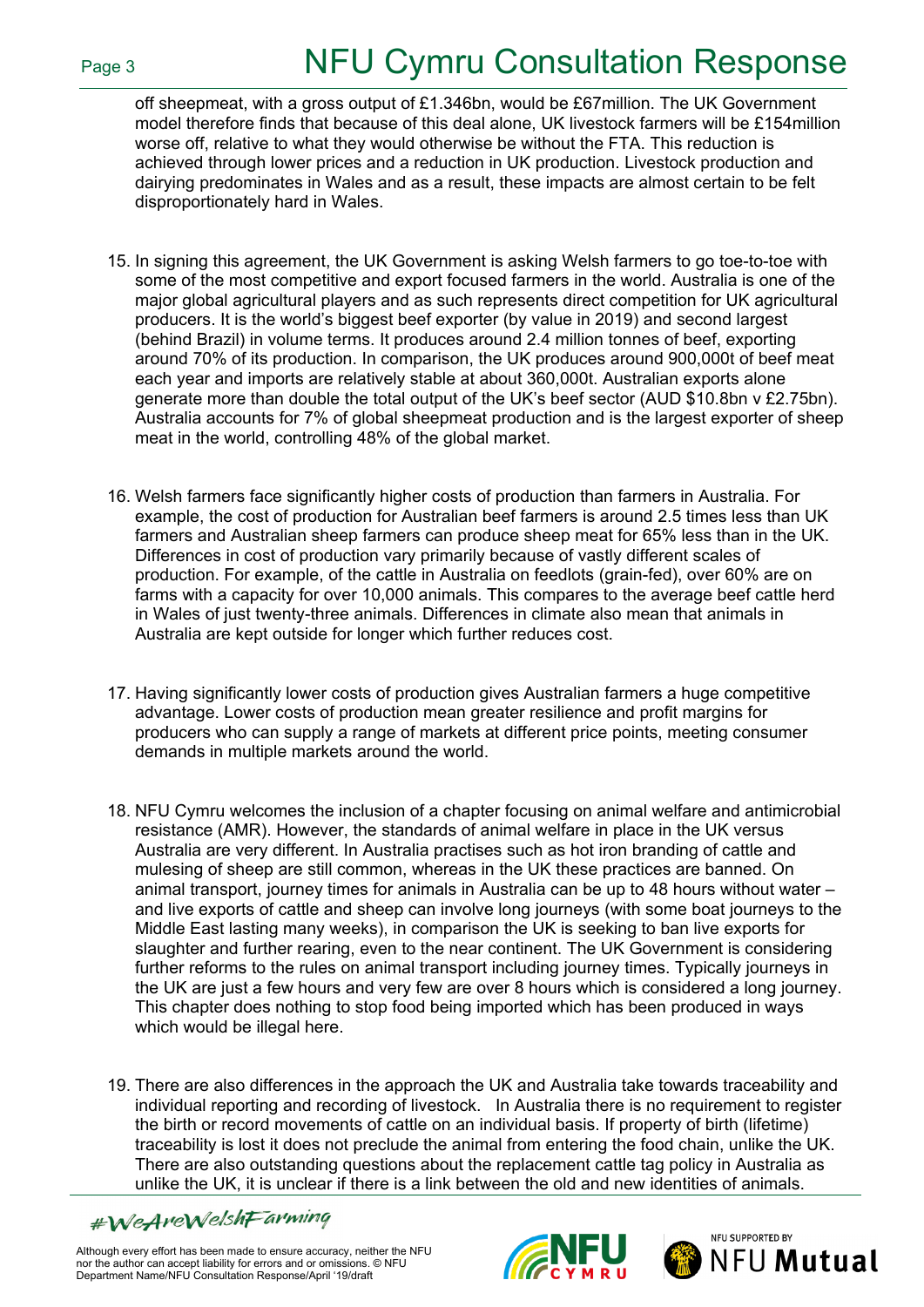- 20. Currently, much of Australia agri-food exports are destined for China, in part this is in response to China seeking alternative sources of protein following the mass culling of China's pig population in response to an outbreak of African Swine Fever. Once China's protein needs switch back to being met from local sources then Australia and New Zealand will inevitably look to re-direct product to new markets elsewhere in the world. Similarly, currency movements or geopolitical tensions can serve to make markets more or less attractive to exporting nations impacting trade flows.
- 21. The threat of geopolitical factors affecting current Australian agri-food trade is not theoretical. A worsening of diplomatic relations with China is already having an impact on Australian exports. Over the last year there has been a 38% fall in the volume of beef exports to China from Australia. The uncertainty over precisely how much Australia will capitalise on its newfound preferential access to the UK agri-food market is precisely why NFU Cymru has advocated the inclusion of more robust and meaningful safeguards than those available under the terms of the deal. If our concerns don't come to pass the inclusion of such measures would be academic as they would never be called upon.
- 22. The deal confirms three elements considered to offer farmers "safeguards". NFU Cymru welcomes the inclusion of these safeguard measures and believes that such provisions are prudent in ensuring domestic producers are protected against a surge of imports in the event it should be necessary. However, the true efficacy of the package of safeguard measures included in the deal is indeterminate.
- 23. The first aspect considered to be a "safeguard" is the use of tariff rate quotas (TRQs), covering a number of sensitive sectors. These TRQs will see steadily increasing volumes of imported products enter at zero duty, granting immediate access for large quantities of product over and above current levels of trade. For example, in Year 1 Australia will have access to 35,000t beef quota at zero duty. This equates to around 10% of the total's UK import requirement. By Year 10, beef quota volumes will increase to 110,000t which is 30% of the UK's import requirement and more than 12% of total UK production.
- 24. It is unclear how these quota volumes have been established. The UK Government has not published analysis or modelling to justify the amounts set, nor to provide reassurance to farmers that at the level set, the quota volumes will provide an effective safeguard during the tariff phase out period. Clearly having them will provide a maximum ceiling in the amount of product that can be imported duty free during the phase out period, but the volumes are so great, that even in Year 1 significant increases in imported volume could have a disruptive effect on the UK market.
- 25. It is disappointing that the volumes set within the beef and lamb TRQs are determined in "shipped product weight" and not the more conventional "carcase weight equivalent" (which takes into regard a coefficient acknowledging that not all parts of an animal's carcase are saleable and is therefore a fairer way of determining volumes of saleable product.) Shipped product weight favors the imports of high value cuts, such as striploins and boneless legs of lamb and results in imbalance across the carcase.
- 26. The quotas are single product quotas with no further conditions attached. For example, the beef quota is for total exportable volumes of beef, it is not split into volumes for fresh / frozen / bone





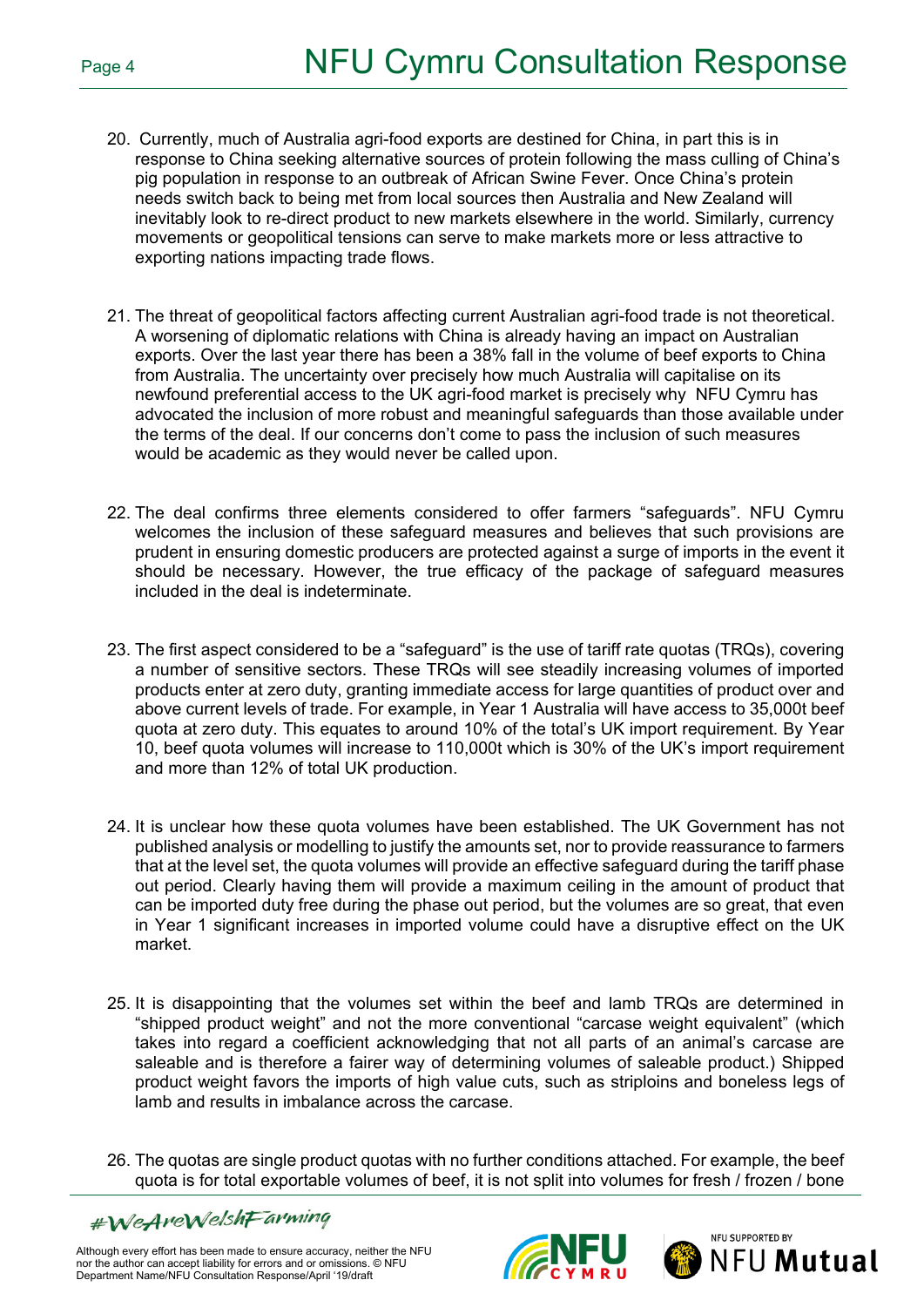in or boneless product. When determining whether the existence of a progressively sizeable quota is to be considered an effective safeguard, we cannot just consider the volume of imports limited by the quota– we must also consider the value. A relatively small volume of high value imports, such as steak cuts of Australian beef entering under the TRQs has the potential to significantly disrupt domestic markets and negatively impact British beef farmers. For example, a quota usage of say 20% in Year One (i.e. 7,000 tonnes of striploins) would require the equivalent of 20% of UK prime beef kill to produce.

- 27. The second aspect outlined by the UK Government as a further "safeguard" is a product specific safeguard that will run from Years 11-15 for beef and lamb. This safeguard would allow the UK to apply a tariff of 20% on volumes of beef and lamb above certain volumes. In Year 11, the Australians will be able to send 122,000t of beef to the UK duty free, rising to 170,000t in Year 15 (almost half of the UK's total beef import requirement). Additional volumes above those safeguard level would be subject to a 20% tariff. At such significant proportions of total import requirement, it is hard to see how effective the product specific safeguards will be.
- 28. The third is a bilateral safeguard which can be applied to all goods, whilst tariffs are being phased out, but not beyond the end of the transitional period (defined in Chapter 3, Article 3.1 as "five years after the completion of the customs duty reduction or elimination in relation to the good.") –i.e. in the case of beef and lamb a bilateral safeguard is available up until Year 16, for sugar until Year 14 years and until Year 11 for dairy.
- 29. To use the bilateral safeguard clause there is a requirement to demonstrate serious injury or threat of serious injury to domestic production (Chapter 3, Article 3.6). The first and second "safeguards" identified above are product specific and can be triggered at an arbitrary and predefined volume of imported product (but not at a pre-defined value of imported product). However, the "bilateral" safeguard measure applies to all goods and is intended to provide protection if the sector faces injury as a consequence of increased trade with Australia. In this event, the UK Government could trigger an investigation and apply on a provisional basis (pending the outcome of the investigation) actions to reinstate tariffs or suspend further tariff liberalisation only to "the extent necessary to prevent or remedy the serious injury and to facilitate the adjustment of the domestic industry." If such action was taken, measures can only remain in place for two years, with a further two years possible under exceptional circumstances. The conditions of use are also subject to a range of caveats which would have to considered in any potential actions.
- 30. The bar to trigger action under the safeguard clause is set high. "Serious injury or threat of serious injury" is not the language of ordinary events in routine trade. Direct causal effect would have to be proven to be because of the increase in imports from Australia alone and not because of market conditions generally. In practice, this makes these types of clauses very difficult, if not impossible, to apply. It is much more likely that market pressure will happen because of the cumulative impact of increasing imports from around the world at the same time. The safeguard clauses in the UK-Australia FTA offer no protection against this. We call on the UK Government and Welsh Government to step up their market monitoring to ensure any warning signs are picked up and action is taken early.
- 31. Furthermore, the purpose of the safeguard is ultimately to facilitate the adjustment of the domestic industry to the new trading environment. However, it is not clear how the sector would be expected to adjust given not only the natural constraints but also the somewhat limited options many farmers, especially livestock farmers in the uplands, would have.
- 32.Notwithstanding our concerns regarding the applicability and efficacy of the bilateral safeguards, it is disappointing that the UK Government's ability to potentially use them is also time limited. The agreement includes no safeguards that can be applied in respect to

#WeAreWelshFarming



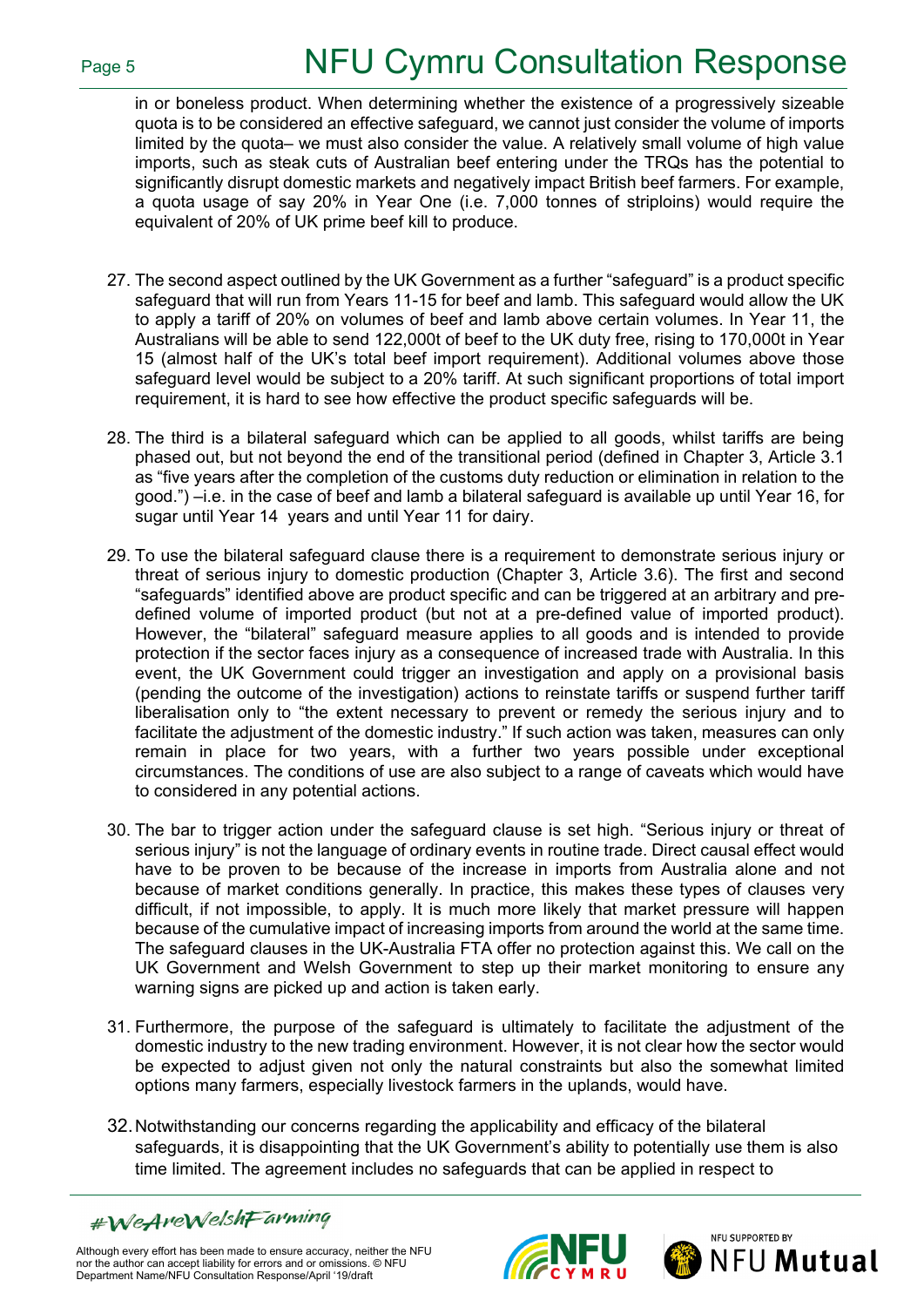Australian imports five years after the corresponding tariff for that good is eliminated (i.e. this is from Year 16 onwards for beef and sheep, which is the longest timeframe for any products under this deal on which these safeguards can be used). In practise this means in the long term there is no meaningful safeguards in place for any sector of agriculture.

- 33. Although the UK Government has asserted that the Australia trade deal will not set a precedent for future trade deals, it already appears to have set a precedent with New Zealand having been granted similar, highly favourable terms with regard to access to the UK market. Other large agri-food exporters such as the US, Canada and Brazil will be looking at the generous market access granted by the UK to Australia and New Zealand and will be wanting to secure similar if not better terms for their own producers. Fully liberalising the UK's sensitive agricultural sectors, even with "phase out" periods for tariffs, undermines the investments that UK farmers have been making, both on farm to improve productivity and deliver environmental or animal welfare gains but also in increasing their market share at home and abroad. At a time when domestic support for agriculture is also being completely overhauled it adds to the uncertainty and ultimately creates an un-level playing field for our farmers to compete on.
- 34. The UK Government should maintain an ongoing review programme of all FTAs as they are implemented and through the lifetime of the agreements. This should include a regular assessment of agri-food imports and exports under individual FTAs, looking at the associated effect on domestic prices and levels of UK self-sufficiency and changes in market penetration for UK exports. It should take into account the cumulative impact of each additional FTA as they are agreed and implemented. This will give reassurance to farmers that there is a solid evidence-base to develop domestic and trade policies dynamically as our new FTAs come online to help industry adapt and adjust as necessary. The UK Government should identify an independent body to have responsibility for compiling and publishing the report. For instance, the Trade and Agriculture Commission could be given additional responsibilities to do so.
- 35. The agreement provides no upfront legally binding commitment from Australia to protect the use of the UK's agri-food Geographical Indicators (GIs). The deal sets out that if Australia reaches a deal that includes specific GIs protections for agri-food products with another international trading party (i.e. not the UK) and therefore has to establish a system to deliver that commitment, then the UK will be able to put forward its list of GIs for recognition at that stage. To be clear there is no legal requirement for Australia to establish such a system as a result of the UK-Australia trade deal. We know that the EU continues to prioritise protection of its GIs in its trade talks with Australia and we expect that this will be a pre-requisite of any deal between the parties. However, it is unclear if or when the EU and Australia will strike a deal, leaving UK GIs out in the cold in the meantime. In recognition of this uncertainty, the UK-Australia deal does say (Article 15.34) that if Australia does not introduce a scheme within two years after entry of force of the agreement, both sides will review the provisions related to GIs with a view to considering further provisions governing the protection or recognition of geographical indications. However, there is no legal requirement to agree or establish anything within this timeframe, just to revisit discussions on GI protections noting the interests and sensitivities of the parties.
- 36. The UK has 80 GIs on agricultural products to protect high quality product identities and protection against imitation. Geographical indications also allow farmers to differentiate their products in international markets to help improve their competitiveness and profitability. AHDB found that the real value of the PDO and PGI schemes which UK farmers can utilise, is derived from convincing consumers to pay a premium price for specific products. A number of studies have been conducted to seek to put a value on this. A European Commission-funded study by AND-International in 2012 calculated an average value premium rate for GI agricultural products and foodstuffs in the EU at 1.55. This means that GI products were sold for 1.55 times as much as non-GI products for the same volume. Approximately 25% of UK food and drink exports (by value) is generated by GIs, with exports totalling £5bn in 2018 .

#WeAreWelshFarming



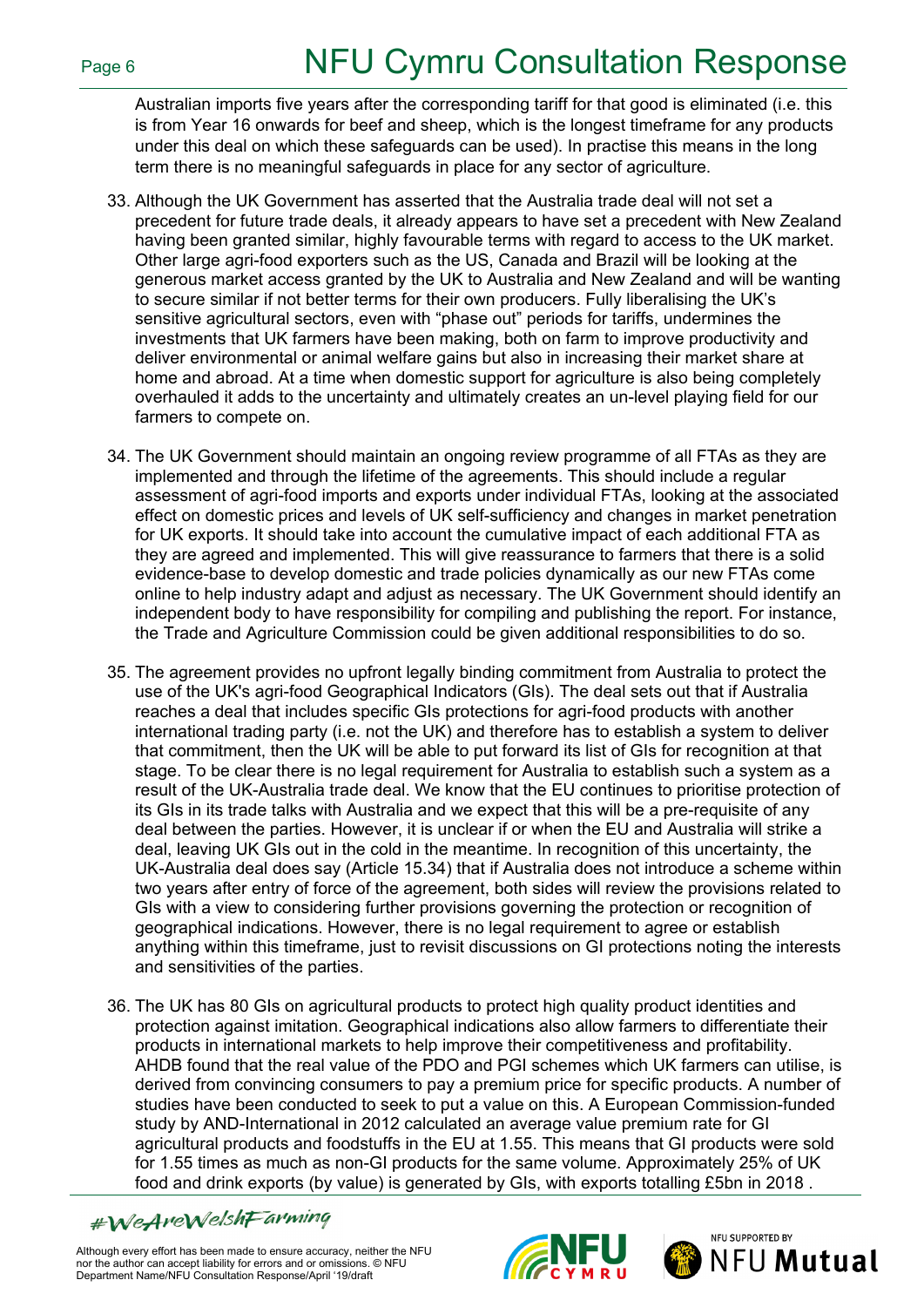- 37. High value UK cheeses carrying the GI designations, such as Traditional Welsh Caerphilly Cheese, are likely to be amongst the limited number of categories of food that could benefit from tariff liberalisation into Australia. It is therefore incredibly disappointing and a genuinely missed opportunity that the UK Government has failed to reach an agreement with Australia on the use of GIs despite the significant market access concession that has been granted in return. To be dependent on the outcome of other's endeavours to establish protection for GIs is galling and ironic given claims of taking "back control. " We must ensure that failure in the Australia deal does not create a precedent across other agreements. NFU Cymru believes that ensuring GIs receive protection in all third countries must be a priority for UK negotiators.
- 38. Despite the downsides, there may be some small areas where UK farmers could benefit directly and indirectly – for example through the export of dairy (premium cheeses), processed products (cereal preparations, cakes and biscuits) and alcoholic beverages (whisky and gin). However, these benefits will be marginal in comparison to the potential downsides, and increased trade in processed goods may benefit imported goods as much as domestic raw materials.

### **What are the likely social and environmental impacts of the Agreement?**

- 39. Agriculture, and family farms make a very significant contribution to Wales' cultural life and sense of national identity. The average size of a farm in Wales is 48ha, compared to an 88ha average size in England. This means that the Welsh countryside is characterised by farms of a modest size, typically owned and/or occupied by farming families, who will often have farmed in that locality for many generations.
- 40. With around a third of agricultural land in Wales rented through formal and informal agreements the tenanted agricultural sector is very important in Wales. Tenants face a number of unique challenges, access to finance can be a problem and tenancy agreements can often hinder or prevent a tenant from diversifying or switching enterprises to meet changing market conditions. In that respect, tenants' ability to quickly adjust to changing market conditions as a result of the trade deal with Australia is dramatically reduced.
- 41. Research has shown that the proportion of Welsh speakers in the industry is 43%, a figure which is more than twice the level of Welsh speakers in the population as a whole (19%). With the extensive use of the language within the industry, both in the workplace and on a social level, there exists an undeniable connection between the future of Welsh agriculture and the future of the Welsh language.
- 42. In Wales, the Well-being of Future Generations Act 2015 which focuses on 'improving the social, economic, environmental and cultural well-being of Wales' confers a duty on public bodies to work to achieve the vision for Wales set out in the seven well-being goals. One of these seven well-being goals is 'A Wales of Vibrant Culture and Welsh Language'. NFU Cymru considers Welsh farmers to be key promoters and protectors of the culture, heritage and language of Wales, with the farming sector making an essential contribution to the preservation of the Welsh language.
- 43. As farmers in Wales maintain the Welsh landscape, they also continue to maintain its language and cultural traditions, and in so doing preserve our heritage and sense of place for future generations. Those in the agricultural industry are often at the heart of many rural communities across the country, as part of community groups, or in voluntary or leadership roles throughout rural Wales, and Welsh farmers make a key contribution towards the provision of attractive, viable, safe communities in rural areas. By their very nature, rural communities in Wales are small or in isolated locations. In these communities, it is often





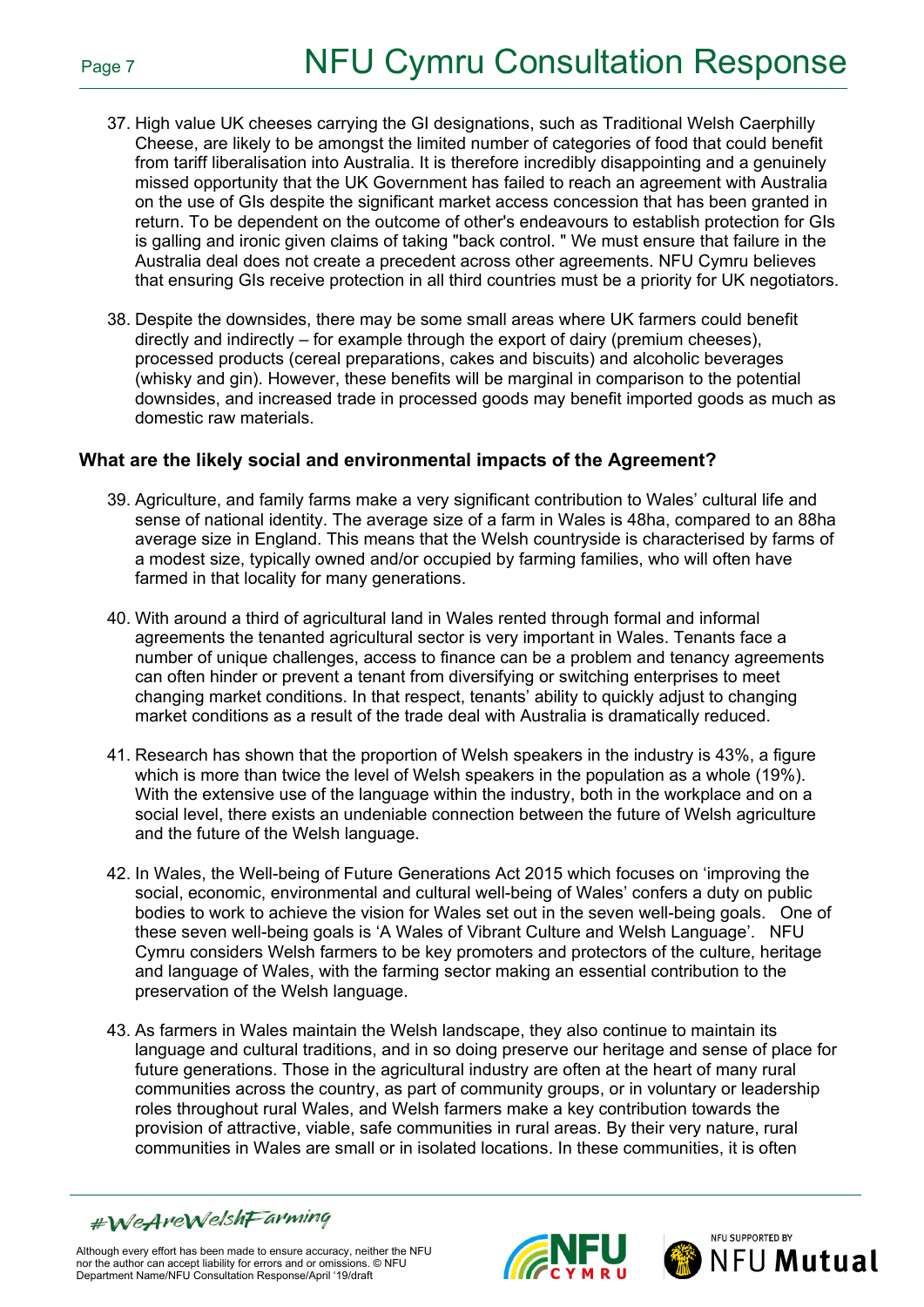farmers and members of their families that support, sustain, and facilitate many aspects of community life.

- 44. Many farmers or individuals involved with the agricultural industry undertake leadership and voluntary roles in rural communities which contribute to community cohesion. There will often be members of the agricultural industry sitting on Community Councils, PTAs or on the board of school governors. Farmers are often closely involved with tasks which assist rural communities, from clearing roads when it has snowed to arranging local shows. Local Young Farmers' Clubs bring young people in rural communities together, providing key life skills and social opportunities for young people reducing any sense of rural isolation. A typical farm business contributes to the rural economy by sourcing numerous inputs and services from a wide range of rural businesses. Farm businesses therefore not only create employment on farm, but also in the wider rural economy, and in so doing help maintain the viability our rural communities.
- 45. As demonstrated the way in which our patchwork of family farms contribute to cultural life cannot easily be represented quantitatively or assigned a monetary value. NFU Cymru is firmly of the view that Wales would be culturally impoverished if our family farming structure were to be harmed or in some way diminished. The UK – Australia FTA puts all this cultural heritage at risk.
- 46. The UK Australia FTA contains an environment chapter which is welcomed, but it is unclear whether this will result in concrete actions or meaningful change. The regulatory starting point of each party remains unaltered by the presence of the FTA commitments. The UK and Australia have agreed "non-regression and non-derogation" commitments in both the animal welfare and environment chapters. This means standards in either country cannot go backwards, nor can there be derogations to the way domestic standards are implemented if the aim is to undercut the other and distort trade. NFU Cymru welcome these commitments, but we must point out that it is fundamentally different from whether there is a level playing field at the outset.
- 47. We are concerned about the unintended consequences the UK Australia FTA could have on our environment, biodiversity and landscape in Wales. Grazing livestock are key to the maintenance and ongoing management of several key habitats and species in Wales. As the UK Government's impact assessment shows, UK production in beef and lamb is expected to fall which implies a reduction in headcount. Without grazing ruminants on grassland, it would naturally revert to scrub, which would reduce biodiversity and habitats for a wide range of animal and plant life that contribute to the landscape.
- 48. On climate change, we note reference in the agreement to the Paris Agreement but there is no reference to specific temperature commitments included for from Australia. Whilst Australia is a signatory to the Paris Agreement, it has not legislated for its net zero target nor has it committed to strengthening its 2030 emissions targets, which are already the weakest in the developed world. In contrast, in 2019 Welsh Government were the first Government in the world to declare a climate emergency. In March 2021 the Welsh Parliament agreed to set a legally binding 2050 net zero target and the pathway to net zero is set through five-yearly carbon budgets and decadal targets covering all territorial emissions in Wales.
- 49. NFU Cymru has been clear that, for the UK to truly deliver on its ambitions for a more sustainable future and the goals of COP26, all aspects of policy, from domestic environmental and agricultural policies to international trade policy, must be joined up in their delivery of these aims. It is therefore disappointing to see the UK seeking to negotiate new free trade agreements with countries that are not taking a similarly ambitious approach to tackling the challenge of climate change without putting provisions that reinforce these ambitions in place. If the UK is to become a world leader in trade and climate policy, it needs to develop and implement an integrated strategy.

#WeAreWelshFarming



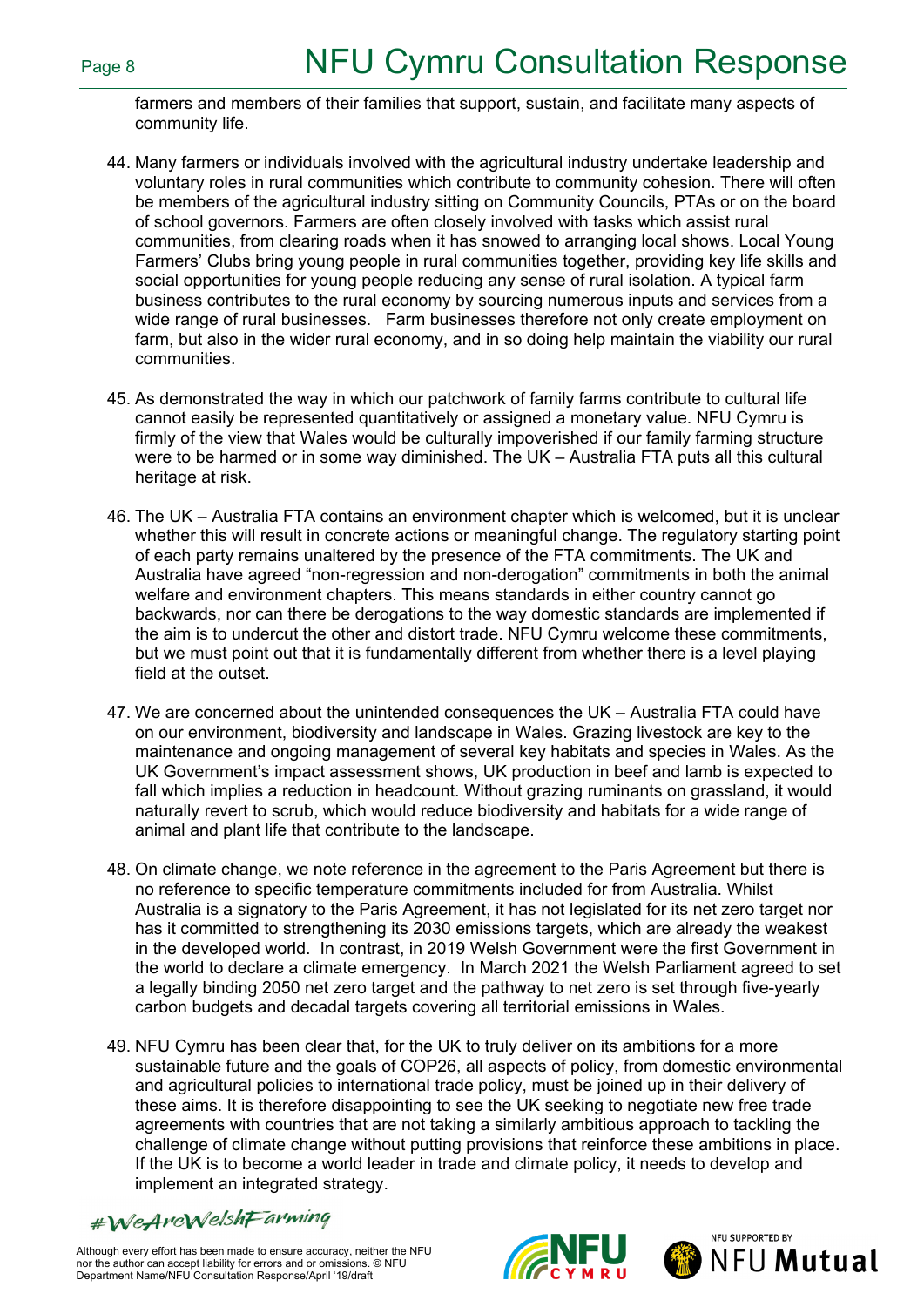### **What support will your business or organisation need from the Welsh and UK governments to respond to and prepare for the implementation of the Agreement?**

- 50. Exports of agri-food products are important to Wales. Our farmers are very proud of the food they produce and are anxious not only to maintain and grow existing export markets but also to sell their produce into new markets. Trade agreements may offer opportunities to sell into new markets. However, realising these opportunities requires the UK Government not only to invest in market development and promotion, but also support at home for companies wishing to export.
- 51. NFU Cymru considers the UK's offer in terms of trade diplomacy to be lacking, particularly when compared to competitor nations. Trade readiness on the part of the UK Government needs to be stepped up, with the creation of export strategies tailored to particular export markets. For example, the Australian Government is investing \$85.9 million to help Australian agribusinesses expand and diversify their export markets through the Agri-Business Expansion Initiative (ABEI). Announced on 23 December 2020, ABEI is part of a long-term strategy and commitment by the government, in close collaboration with industry, to help achieve sustainable growth and resilience in our agribusiness exports. There are four key elements of ABEI, including grants for market expansion, boosted in-country engagement activities, accelerated work on technical market access and greater collection and delivery of market intelligence to exporters. A fifth element is being delivered by Austrade and involves scaling-up their business support services to assist over 2,000 agri-food exporters each year.
- 52. We have seen some welcome developments in recent months from the UK Government, including the announcement of additional agricultural attachés in our overseas embassies, and the commitment to establish a UK Export Council, but details remain sketchy, and much more is needed. NFU Cymru would like to see the UK Government progress this work as a matter of urgency to ensure agricultural counsellors are deployed swiftly to target markets. As part of this drive to increase exports, we also believe that the UK Government should commit to match-funding existing industry investment in developing and entering new markets at home and abroad. We would expect the UK and Welsh Governments food and trade divisions to work together to ensure that Welsh food and drink businesses are able to capitalise on new export market opportunities.
- 53. Owing to Welsh agriculture's reliance on one or two key sectors namely livestock and dairy and the typically smaller size of our average farming business, certain trade liberalisation scenarios will risk having a disproportionate impact on Wales compared to the rest of the UK. NFU Cymru therefore calls for a Wales-specific impact assessment for free trade agreements, including the UK-Australia Free Trade Agreement.
- 54. We are deeply concerned at the Australia and New Zealand trade deals, the precedent they set, and their likely adverse effect on the future viability of our sector. Our rural communities are also strongholds of Welsh language and culture, things which are important to our sense of national identity, but which will also be at risk if we get our future trading agreements wrong.
- 55. By conducting a Wales-specific impact assessment some of these adverse impacts should be able to be anticipated and potentially mitigated. A proper understanding of the implications of future trade deals can only follow a deep and meaningful examination of their content. Without such an examination there is a serious risk of doing great damage to Wales' rural communities. By conducting a Wales-specific impact assessment some of these adverse impacts should be able to be anticipated and potentially mitigated.